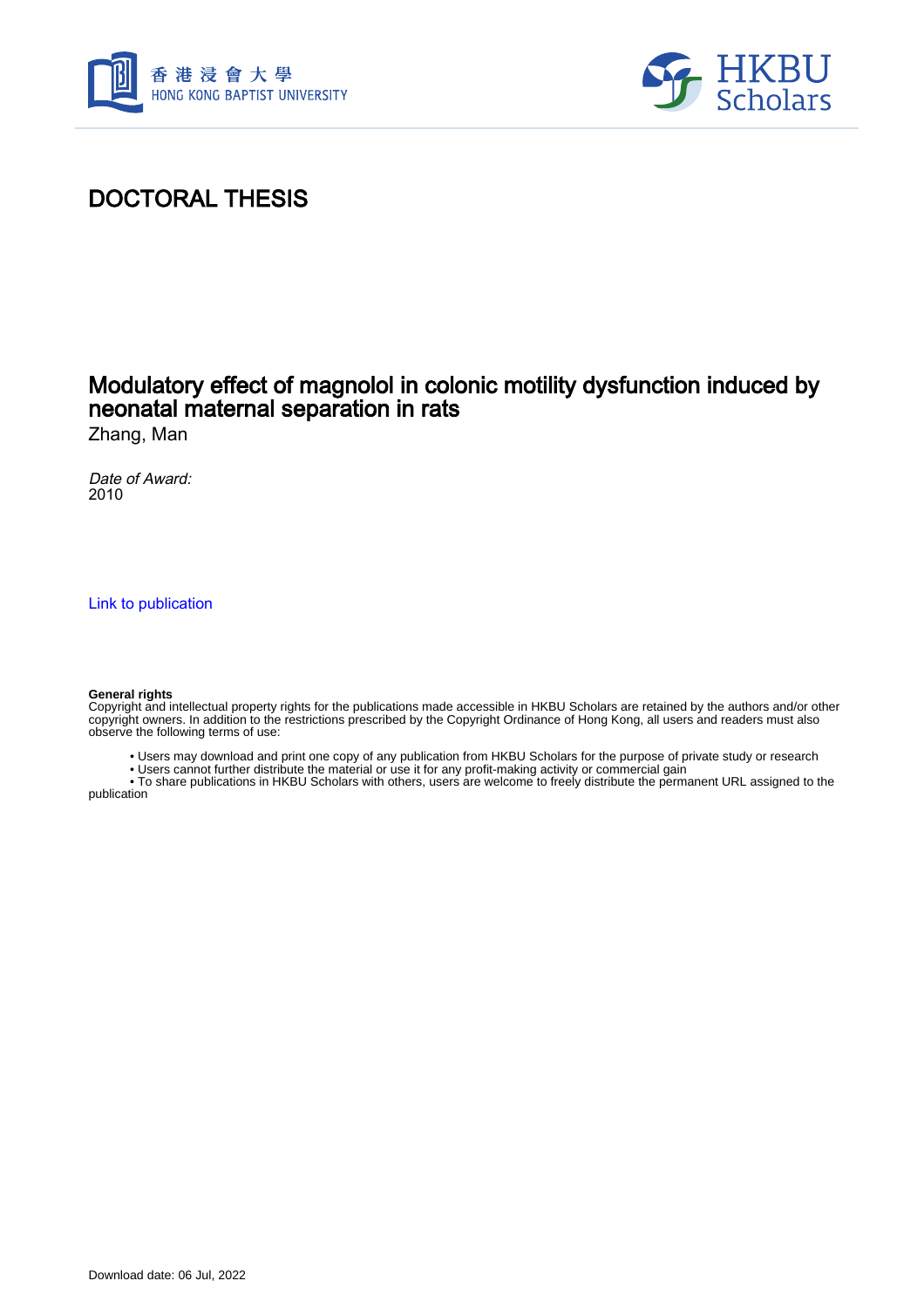# **Modulatory Effect of Magnolol in Colonic Motility Dysfunction Induced by Neonatal Maternal Separation in Rats**

**Zhang Man** 

**A thesis submitted in partial fulfillment of the requirements** 

**for the degree of** 

**Doctor of Philosophy** 

**Principal Supervisor: Dr. Bian Zhao-Xiang** 

**Hong Kong Baptist University** 

**August 2010**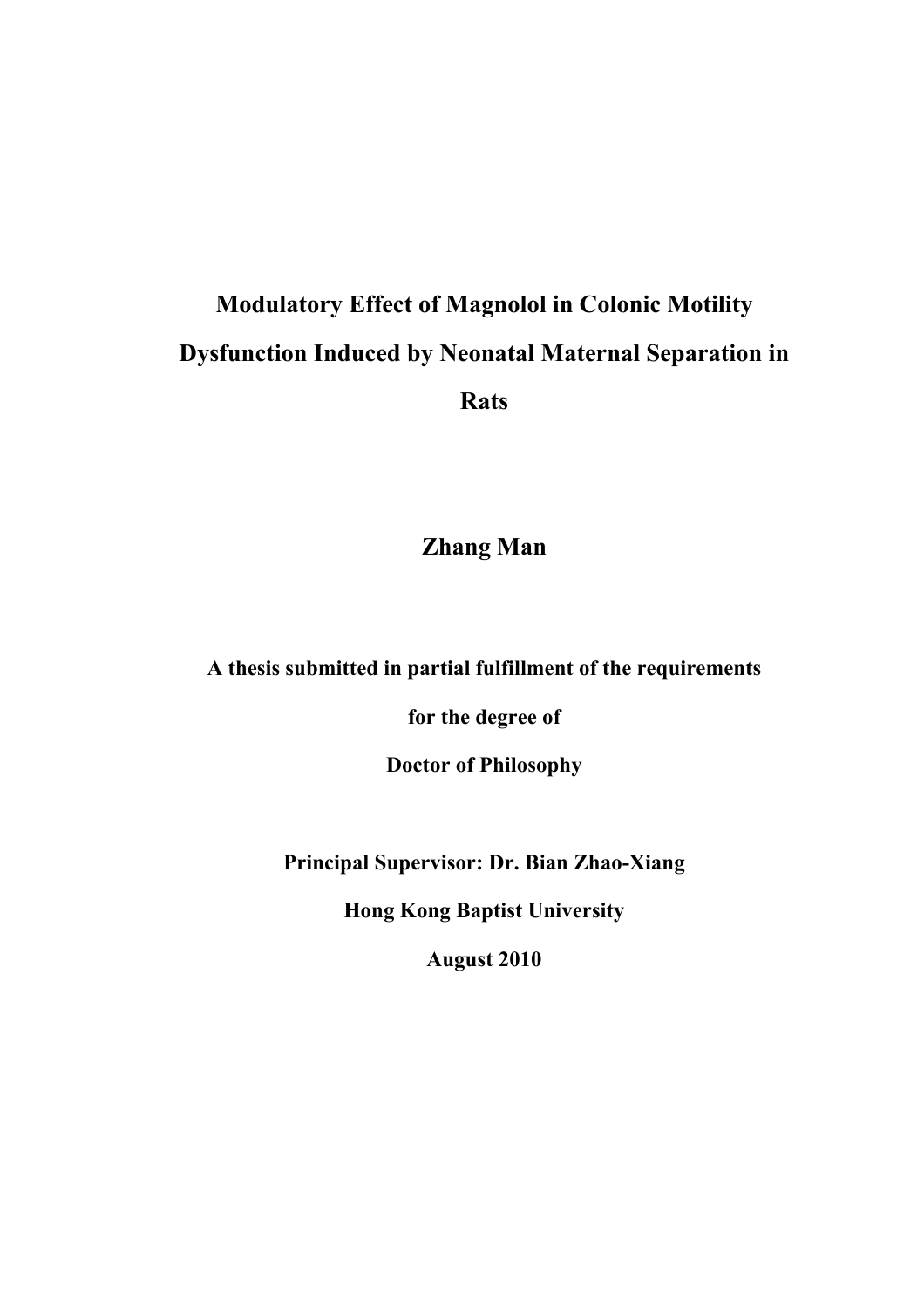### **ABSTRACT**

Colonic motility dysfunction is one of the main clinical features of irritable bowel syndrome (IBS), which is a common disease of gastrointestinal functional disorders. Stress plays an important role in the onset and development of IBS and can cause the colonic motility dysfunction. The etiology colonic motility dysfunction has not been clarified and current therapies are not perfect. Magnolol, 5,5′-Diallyl-2,2′-biphenyldiol, is a bioactive compound found in the bark of the herb *Cortex Magnoliae Officinalis*, which has been used for lower gastrointestinal disorders such as diarrhea and constipation in Traditional Chinese medicine (TCM) for long time but the mechanisms have not been well understood. The aims of this study are: 1) to investigate the colonic motility status induced by neonatal maternal separation (NMS); 2) to investigate whether NMS-induced colonic motility dysfunction is related to the change of L-type calcium channels; 3) to investigate the pharmacological effect of magnolol on colonic motility function in NMS rats; and 4) to investigate the possible underlying mechanism of magnolol's effect.

In *in vivo* study, the changes of colonic transit were detected through water avoidance stress (WAS) test. In *in vitro* study, the spontaneous contraction and smooth muscle contractions of colonic smooth muscles under different ligands were recorded through an organ bath system. Laser confocal fluorescent imaging study method was used to compare intracellular calcium concentration  $(\text{[Ca}^{2+})$  under different agents in enzymatically isolated single colonic smooth muscle cells of rats. The change of L-type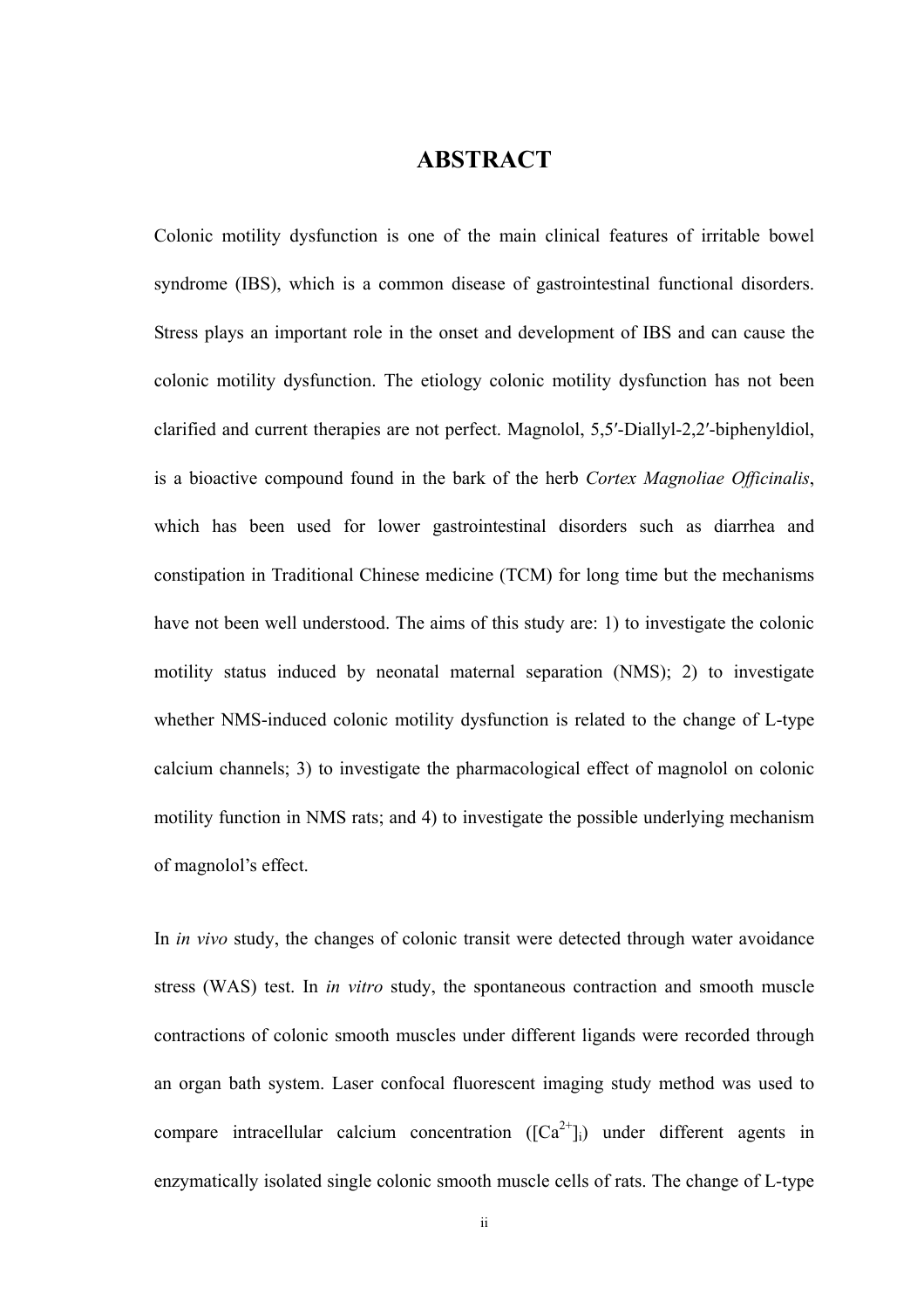$Ca<sup>2+</sup>$  channels currents in the single colonic smooth muscle cells were recorded by using patch clamp technique. Also the immunofluorescence and Western blotting analysis were used to compare the expression of relative proteins.

The results of this study are summarized as follows:

- 1. NMS increased (1) the fecal pellet number in response to one hour water avoidance stress; (2) the amplitude of spontaneous contraction of colonic sections; (3) contractile responses induced by L-type calcium channels activator Bay K 8644, high  $K^+$  ions and ACh; and elevated contractile activities was accompanied with an increase of  $[Ca^{2+}]}i$  in colonic myocytes; (4) the expression of L-type  $Ca^{2+}$  channels  $\alpha_{1c}$ –subunit protein in colonic smooth muscle. These data indicate that NMS induces colonic motility disorder, which is associated with the up-regulation of L-type  $Ca^{2+}$ channels in colonic smooth muscles.
- 2. Magnolol dose-dependently inhibited (1) the colonic motility under one hour WAS *in vivo* in NMS rats; (2) the colonic smooth muscle spontaneous contraction and contractile effect induced by different stimuli *in vitro* in NMS rats; (3) the increased colonic motility pretreatment with Bay K 8644 under 1 hour WAS *in vivo* with nonhandled (NH) rats; (4)  $[Ca^{2+}]\text{i}$  of colonic smooth muscle cells in NMS rats. These data suggest that magnolol can regulate abnormal colonic motility, and the effect may be associated with the inhibitory effect on activity of voltage-sensitive L-type calcium channels,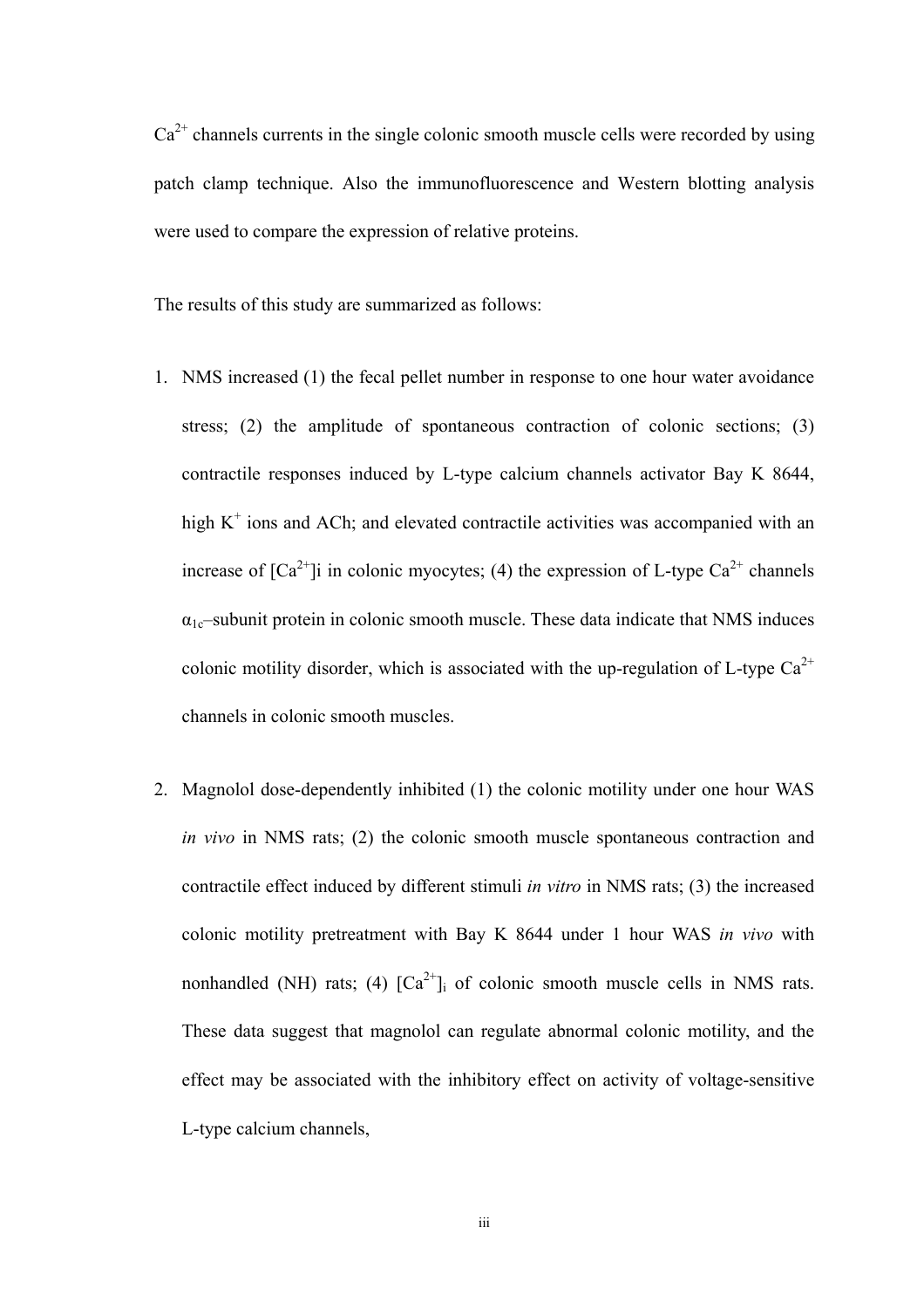- 3. Magnolol dose-dependently inhibited 1) the spontaneous contractions of colonic smooth muscle and Bay K 8644-, ACh- and KCl-induced contractions in the rat colons *in vitro* in NH rats; 2) L-type  $Ca^{2+}$ - channel currents in isolated single colonic smooth muscle cell; 3) expression of  $\alpha_{1c}$ -subunit of L-type Ca<sup>2+</sup> channels in rat colonic smooth muscles. These results suggest that magnolol caused the relaxation effect on distal colonic smooth muscle in rat through inhibition of L - type  $Ca^{2+}$ channels activities and expression in smooth muscle cells, indicating that the magnolol could act as an L-type calcium channels blocker, and has the potential to be used as an agent for treating IBS.
- 4. Magnolol at the concentration of 10  $\mu$ M 100  $\mu$ M inhibited smooth muscle contractility in the presence of  $Ca^{2+}$  but had no inhibitory effect in the absence of  $Ca<sup>2+</sup>$  after activation of PKC with 30 nM phorbol 12-myristate 13-acetate (PMA). Western blotting results showed that magnolol inhibited the expression of MYL9  $(MLC_{20})$  on smooth muscle but could not affect the expression of MLCK and CPI-17 on smooth muscle. These data suggest that the inhibitory effect of mangolol is involved in the  $Ca^{2+}$  dependent PKC pathway. Furthermore, the effect is accompanied by a reduction of  $MLC_{20}$  on the colonic smooth muscle.

In conclusion, the results highlight the role of L–type  $Ca^{2+}$  channels in the pathophysiological mechanism of NMS-induced colonic motility dysfunction, and clarify that the magnolol can inhibit the colonic muscle contraction; and this effect is mediated through the L-type  $Ca^{2+}$  channel signaling. These data indicate that magnolol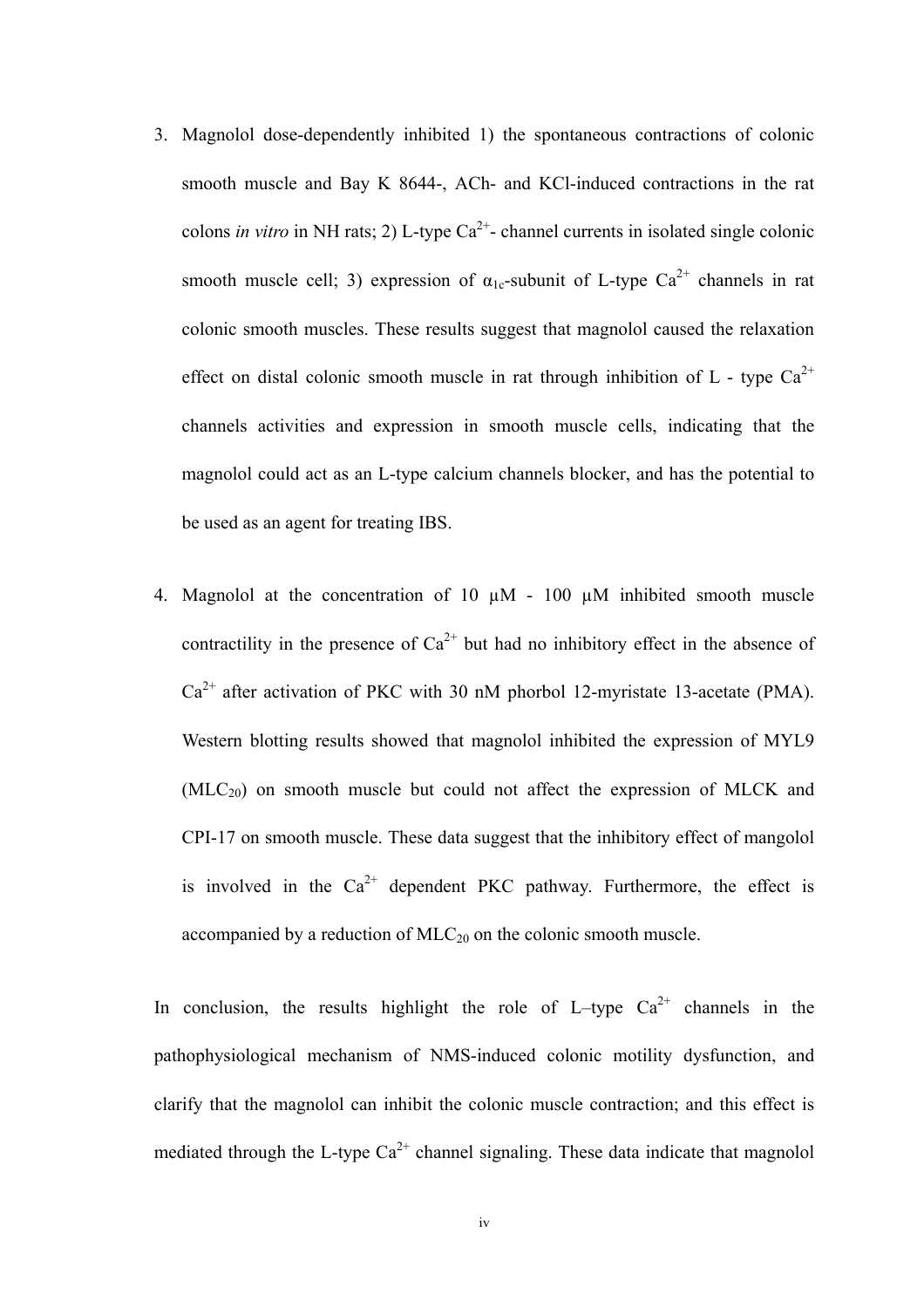could be used as a potential L-type calcium channels blocker to treat IBS.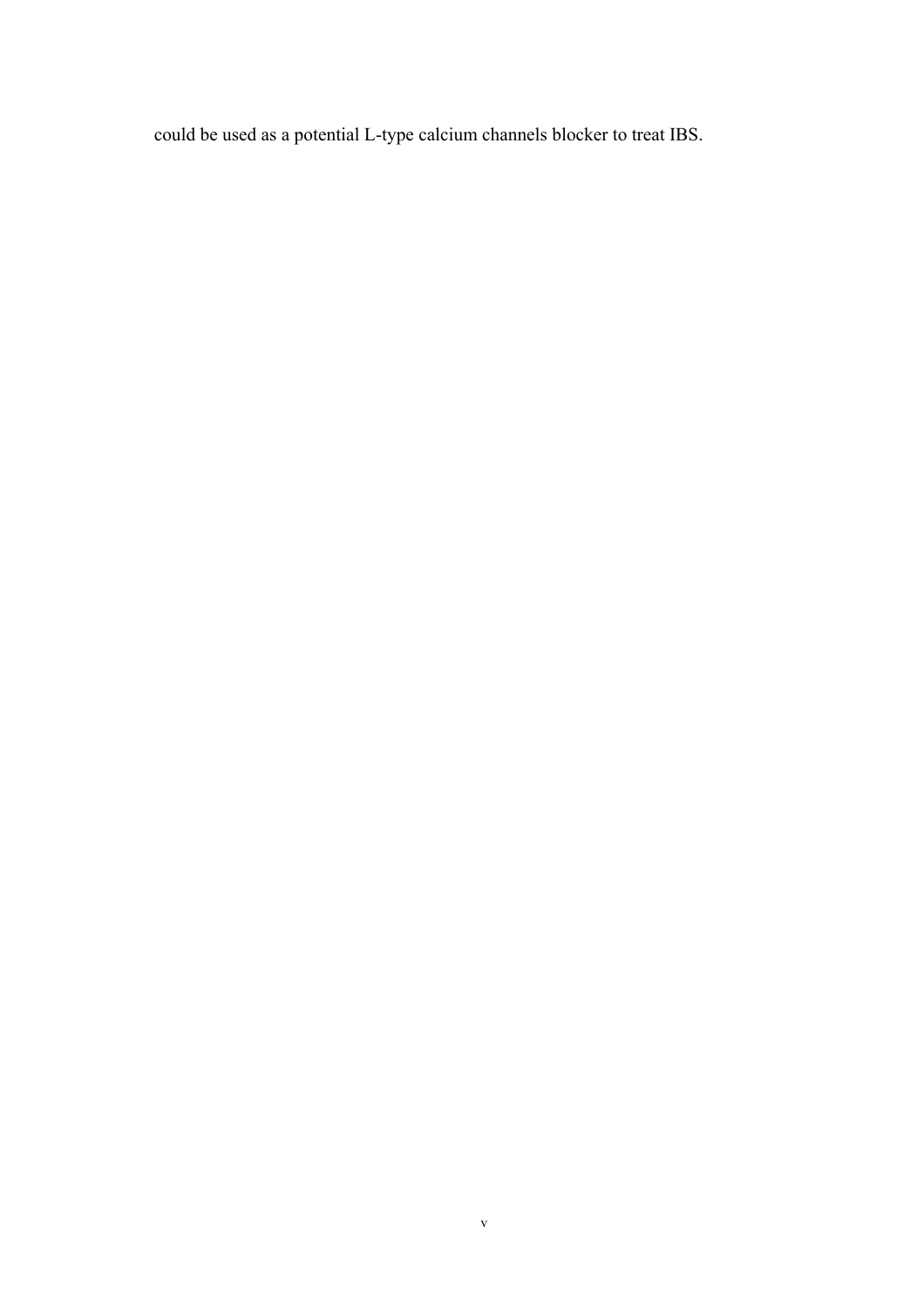## **TABLE OF CONTENTS**

| 3.2 L-type calcium channels and colonic smooth muscle contraction  37 |  |
|-----------------------------------------------------------------------|--|
|                                                                       |  |
|                                                                       |  |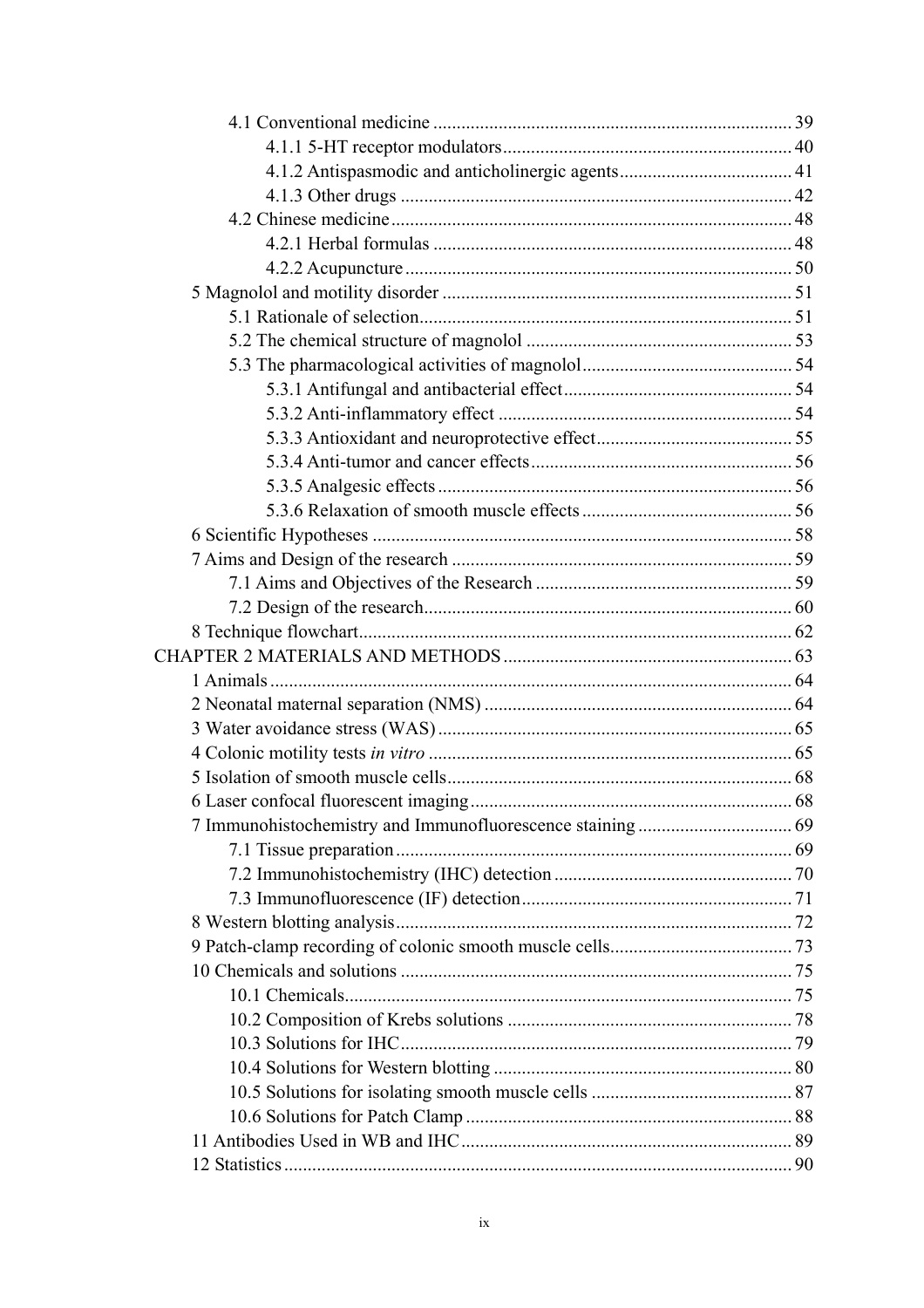| CHAPTER 3 UP-REGULATION OF L-TYPE CALCIUM CHANNELS IN COLONIC                             |
|-------------------------------------------------------------------------------------------|
| MUSCLE CELLS IS INVOLVED IN COLONIC MOTILITY<br>SMOOTH-                                   |
|                                                                                           |
|                                                                                           |
|                                                                                           |
|                                                                                           |
|                                                                                           |
|                                                                                           |
|                                                                                           |
|                                                                                           |
|                                                                                           |
| 3.3 Effect of NMS on colonic contractile response with tetrodotoxin                       |
|                                                                                           |
| 3.4 Differences of Bay K 8644 -evoked colonic contraction in vitro and                    |
|                                                                                           |
| 3.5 Difference of KCl-evoked colonic contraction in vitro and $\lbrack Ca^{2+}\rbrack$ in |
| isolated single colonic myocytes among NMS and NH rats  98                                |
| 3.6 Difference of ACh-evoked colonic contraction in vitro and $\lbrack Ca^{2+}\rbrack$ in |
| isolated single colonic myocytes among NMS and NH rats  98                                |
| 3.7 Effect of NMS on colonic contractile response to ACh with nifedipine                  |
|                                                                                           |
| 3.8 Expression of L-type $Ca^{2+}$ channels $\alpha$ 1c-subunit in colonic smooth muscle  |
|                                                                                           |
|                                                                                           |
|                                                                                           |
| CHAPTER 4 MAGNOLOL REGULATES COLONIC MOTILITY BY INHIBITING                               |
| L-TYPE CALCIUM CHANNELS IN COLONIC SMOOTH MUSCLE CELLS IN                                 |
|                                                                                           |
|                                                                                           |
|                                                                                           |
|                                                                                           |
|                                                                                           |
|                                                                                           |
|                                                                                           |
| 3.1 Effect of magnolol on fecal pellets during WAS in NMS rats 122                        |
| 3.2 Effects of magnolol on colonic motility during WAS in vivo pretreated                 |
|                                                                                           |
| 3.3 Time course of magnolol's inhibitory effect on colonic smooth muscle                  |
|                                                                                           |
| 3.4 Dose-dependent inhibitory effect of magnolol on colonic smooth muscle                 |
|                                                                                           |
| 3.5 Inhibitory effect of magnolol on contractions induced by KCl, 5-HT, and               |
|                                                                                           |
| 3.6 Effect of magnolol on $[Ca^{2+}]_i$ in colonic smooth muscle cells of NMS rats        |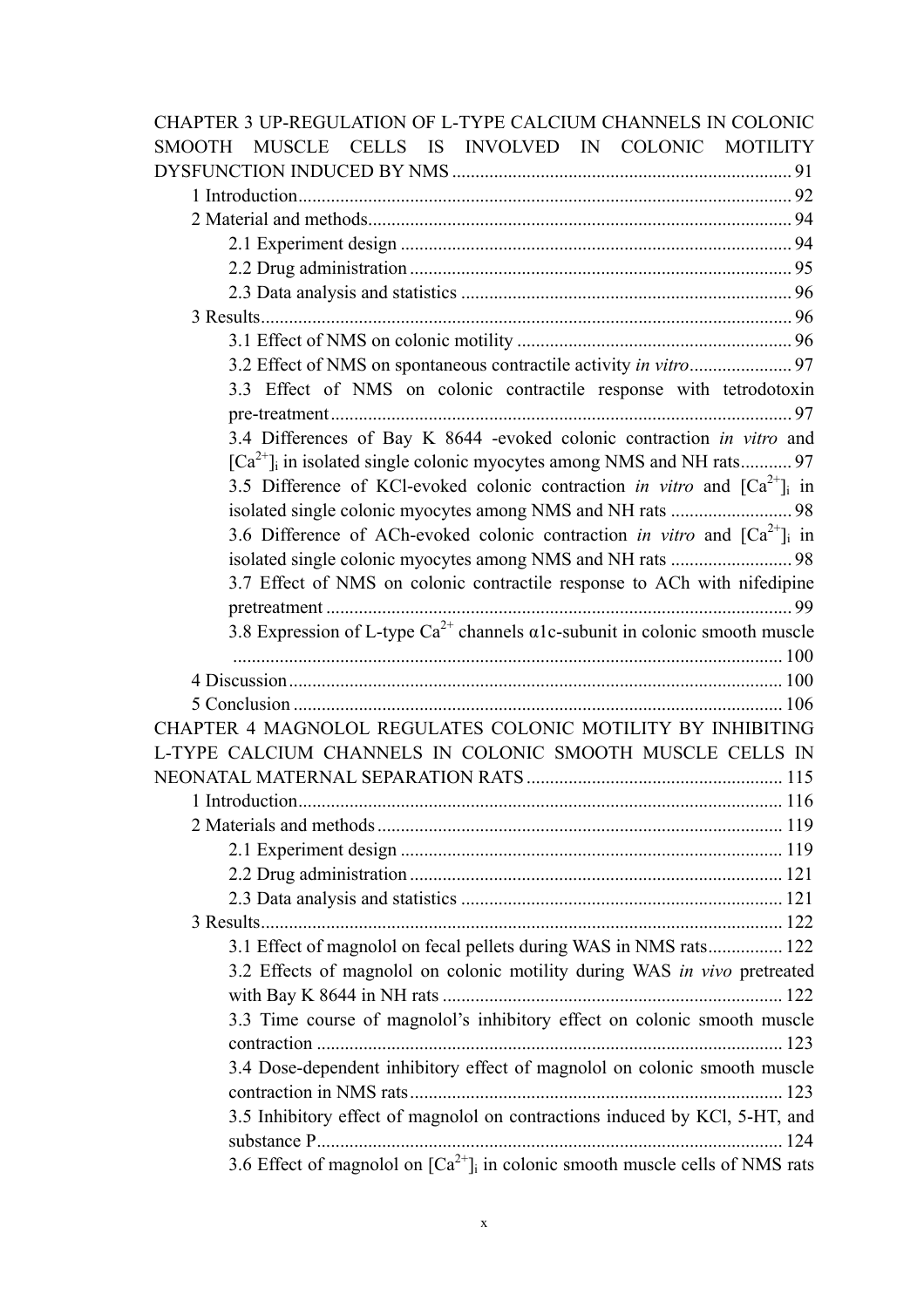| CHAPTER 5 DOWN-REGULATION OF VOLTAGE-DEPENDENT L-TYPE CA <sup>2+</sup>                               |
|------------------------------------------------------------------------------------------------------|
| CHANNELS OF COLONIC SMOOTH MUSCLE CELLS PARTICIPATES IN THE                                          |
| <b>INHIBITORY EFFECT OF MAGNOLOL ON COLONIC MOTILITY IN RATS 136</b>                                 |
|                                                                                                      |
|                                                                                                      |
|                                                                                                      |
|                                                                                                      |
|                                                                                                      |
|                                                                                                      |
| 3.1 Effects of magnolol on spontaneous contraction and KCl- and ACh-                                 |
|                                                                                                      |
| 3.2 Effects of magnolol on ACh- induced contraction after tetrodotoxin                               |
|                                                                                                      |
| 3.3 Effects of magnolol on ACh- induced contraction after L-NAME                                     |
|                                                                                                      |
| 3.4 Effects of magnolol on Bay K 8644 - induced colonic smooth muscle                                |
|                                                                                                      |
| 3.5 Inhibitory effect of magnolol on L-type $Ca^{2+}$ channels currents  142                         |
| 3.6 Inhibitory effect of magnolol on expression of $\alpha_{1c}$ -subunit of L-type Ca <sup>2+</sup> |
|                                                                                                      |
|                                                                                                      |
|                                                                                                      |
| CHAPTER 6 MAGNOLOL ATTENUATES CONTRACTION BY DECREASING                                              |
| THE ACTIVITIES OF MLCK/MYOSIN LIGHT CHAIN 20 IN COLONIC SMOOTH                                       |
|                                                                                                      |
|                                                                                                      |
|                                                                                                      |
|                                                                                                      |
|                                                                                                      |
|                                                                                                      |
|                                                                                                      |
| 3.1 Effects of magnolol on 10 µM ACh-induced colonic muscle contraction                              |
|                                                                                                      |
| 3.2 Effects of magnolol on 40 mM KCl-induced colonic muscle contraction                              |
|                                                                                                      |
| 3.3 Effects of magnolol on 40 mM KCl-induced colonic muscle contraction                              |
| after pretreatment with PKC activator in $Ca^{2+}$ free Kreb's solution 164                          |
| 3.4 Effects of Y-27632 on 10µM ACh-induced colonic muscle contraction and                            |
|                                                                                                      |
| 40 mM KCl-induced muscle contraction after pretreatment with PKC                                     |
|                                                                                                      |
| 3.5 Effects of magnolol on the expression of MLCK in the colonic smooth                              |